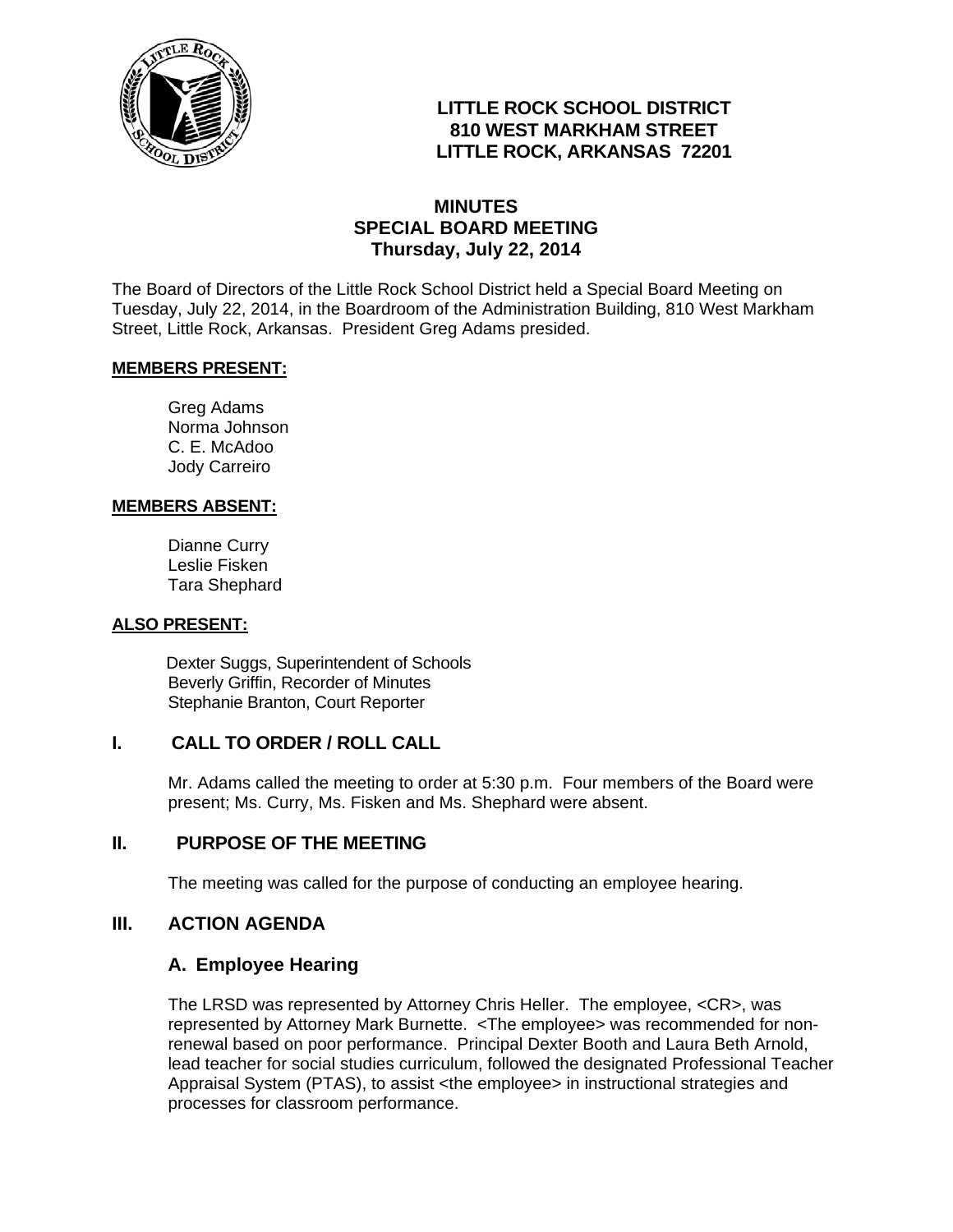There was discussion between the attorneys regarding the specific terms of the recommendation for terminating the employee's contract. Mr. McAdoo moved to suspend the hearing based on the procedural concerns expressed. The motion failed due to lack of second.

Jordan Eason, employee relations specialist, was called as the first witness for the LRSD. Ms. Eason responded to questions regarding her responsibilities for assisting teachers and administrators in following the various employee contracts. It had been her responsibility to document the various support systems provided to <the employee>. The file from Ms. Eason demonstrated teacher performance checklists, classroom observations conducted by the principal, and other communications between <the employee> and Dr. Booth.

Dr. Dexter Booth, principal of Parkview Magnet High School, was asked to explain to the board the reasons for the recommendation to terminate <the employee>. He was also asked to explain the steps taken to assist the employee through the PTAS appraisal. Dr. Booth specifically stated he was most concerned about the high number of requests from parents to have their students removed from <the employee's> classes and the unusually high failure rate of the students. By the end of the school term, there were only 79 students remaining assigned to <the employee's> classes. Another concern was the high number of students referred for disciplinary infractions and the unusually high number of complaints from parents and students based on unfair grading practices. Dr. Booth reported to the board his recommendation to terminate <the employee> was based on these factors, and on the fact that two years of support provided under PTAS, did not result in improvement of <the employee's> classroom instructional effectiveness. Dr. Booth closed his comments by stating, "<the employee> is an incompetent teacher."

Laura Beth Arnold was assigned to work with <the employee> during the PTAS assistance phase. She spoke to the board regarding his failure to follow through with student assignments, failure to respond to questions from students, and failure to follow the curriculum provided by the social studies curriculum maps. She observed many times in his classroom, and copies of the observation notes were provided for the board's review. In efforts to assist <the employee> Ms. Arnold printed out the curriculum maps and offered professional development. She accompanied <the employee> to visit classrooms at McClellan and Fair to observe teachers who were demonstrating techniques for following the curriculum. Her efforts did not result in any performance improvement.

<The employee> reported he was a ninth grade civics teacher at Parkview and a baseball coach at McClellan. He responded to questions regarding the documentation presented by Dr. Booth, Ms. Eason and Ms. Arnold regarding his poor performance as an instructor. During questioning by his attorney, <the employee> admitted he "needs to do something different." He presented information on the number of assignments missing from his first semester students. He alleged poor student behavior and lack of achievement was more their fault than his. He said the failures in his class were for not being attentive in class, not turning in assignments, and coming to class with their pants "sagging."

Mr. Burnette appealed to the board to consider <the employee's> 26 years of experience in the classroom. He expressed belief that the district failed to provide sufficient support for <the employee> during the PTAS remedial process. "The district is remiss in accepting a recommendation to terminate his contract at this point."